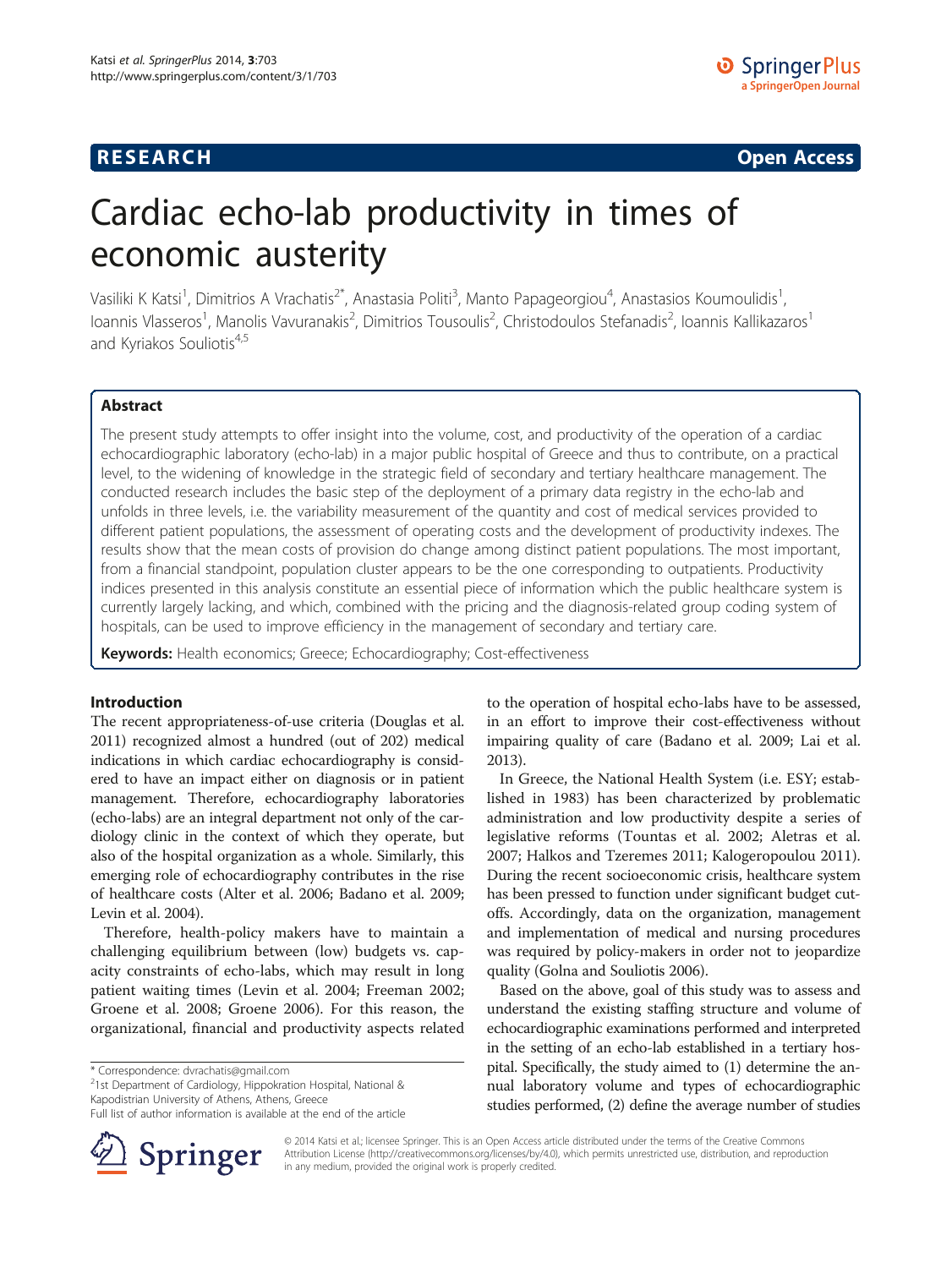performed by an echocardiography physician in a year, (3) assess the productivity of echocardiography physicians, and (4) identify factors (programmatic or laboratory related) that affect clinical productivity.

#### Methods

#### Study population and data collection

In the present observational prospective study a digital registry of (hospitalized or non-hospitalized) patients examined in the echo-lab of a cardiology department of a tertiary hospital in Athens (Greece) was created during a seven-month period (from 10/4/2010 to 26/11/2010).

Information regarding echocardiographic study and patient characteristics was recorded as following: (i) type of the echocardiographic study (2D-ECHO; TEE; 3D-ECHO; STRESS-ECHO), (ii) costing of the echocardiographic study (costed vs. non-costed), (iii) financial value of the echocardiographic study, (iv) type of referral (outpatients with a NHS referral; outpatients with a freelancer referral; inpatients) (v) repetitiveness of the examination (initial contact; follow-up – studies were classified as "follow-up" if only the patient has already been examined in our laboratory at least once), (vi) patient age, (vii) patient gender, (viii) patient place of residence (Prefecture of Attica; other) and (ix) patient insurance capacity (social insurance; private insurance; no insurance).

The data collected from the register were properly encrypted for confidentiality reasons.

#### Calculation of costs

Wage costs and variable echocardiography test costs were estimated in the study. Fixed cost (including capital, depreciation and service cost), as well as induced costs reflecting the additional cost that arises due to complications of testing were not taken into account, for simplicity reasons.

The echo-lab operated on a 7-hour, 5-day basis. Only one echocardiography system was in use, and therefore only one patient could be examined at a time. As physicians had other clinical responsibilities to attend to in addition to echocardiography coverage, about 1/3 of their estimated regular working hours was appointed to this field. Echocardiography services were also provided by a doctoral candidate, who was not on the hospital's payroll. The estimation of aggregate wage costs was based on the salary scales in accordance with the provisions of law. Monthly wage costs are presented in Table 1.

For the calculation of total wage costs the total manhours produced in the lab were taken into account. Calculations are based on the annual number of days of insurance, which amount to 300 days (25 days per month). In particular, the number of insurance days of the study period equals to 189.17 days, as shown below:

| <b>Table 1 Monthly wages</b> |  |  |  |  |
|------------------------------|--|--|--|--|
|------------------------------|--|--|--|--|

| Grade            | Monthly salary in euros $(\epsilon)$ |  |  |  |  |
|------------------|--------------------------------------|--|--|--|--|
| Director         | 2,043                                |  |  |  |  |
| SpR1             | 1,659                                |  |  |  |  |
| SpR <sub>2</sub> | 1,320                                |  |  |  |  |
| PhD student      | 0                                    |  |  |  |  |
| <b>SMW</b>       | 5,022                                |  |  |  |  |

SpR1 Specialist Registrar 1:, SpR2: Specialist Registrar 2, SMW: sum of monthly wages.

Source: Government gazette A297 "Wage setting for public officials, the police, the fire brigade and the port police and other relevant provisions" issued on 30-12-2003.

- From 10/4/2010 to 30/4/2010: 21 calendar days, or 17.5 days of insurance
- From 01/5/2010 to 31/10/2010: 6 months, or 150 days of insurance
- From 01/11/2010 to 26/11/2010: 26 calendar days, or 21.67 days of insurance

The calculation of total wage costs for the study period is approached according to the following formula:

$$
TWC = SMW * m * h
$$

Where:

TWC, is the total wage cost in the reference period

SMW, is the sum of monthly wages of the lab's staff, calculated as  $SMW = \epsilon 5,022$ 

 $m$ , is the number of months in the reference period, calculated as  $m = 6 + 21/30 + 26/30 = 7.567$ 

 $h$ , is an adjustment factor to the actual daily work hours in the lab, set at  $h = 1/3$ 

In addition, the total cost of echocardiographic studies (variable cost) performed was calculated based on the volume of studies performed and the price of each type of study. Details on the prices of echocardiography procedures applied in the study calculations are presented in Table 2.

#### Statistical analysis

Sample characteristics are presented in Table [3](#page-2-0). Measures of central tendency (arithmetic mean) and dispersion

#### Table 2 Price list of echocardiographic studies

|                      | Type of echocardiographic study |        |                          |                    |  |  |  |  |  |
|----------------------|---------------------------------|--------|--------------------------|--------------------|--|--|--|--|--|
| Value                | Costed, $\epsilon$              |        | Non Costed, €            |                    |  |  |  |  |  |
|                      | 2D-ECHO                         | TFF.   | 3D-ECHO                  | <b>STRESS-ECHO</b> |  |  |  |  |  |
| Social Insurance Fee | 58                              | 85     | $\overline{\phantom{a}}$ |                    |  |  |  |  |  |
| Market Price         | -                               | $\sim$ | $\overline{\phantom{a}}$ | 1 ዓበ*              |  |  |  |  |  |

2D (3D): two (three) dimensional; ECHO: echocardiograpy;

TEE: transesophageal.

Source: Government gazette B3100 "Costing of medical procedures and tests" issued on 30-11-2011.

\*Based on the affiliated hospital's call.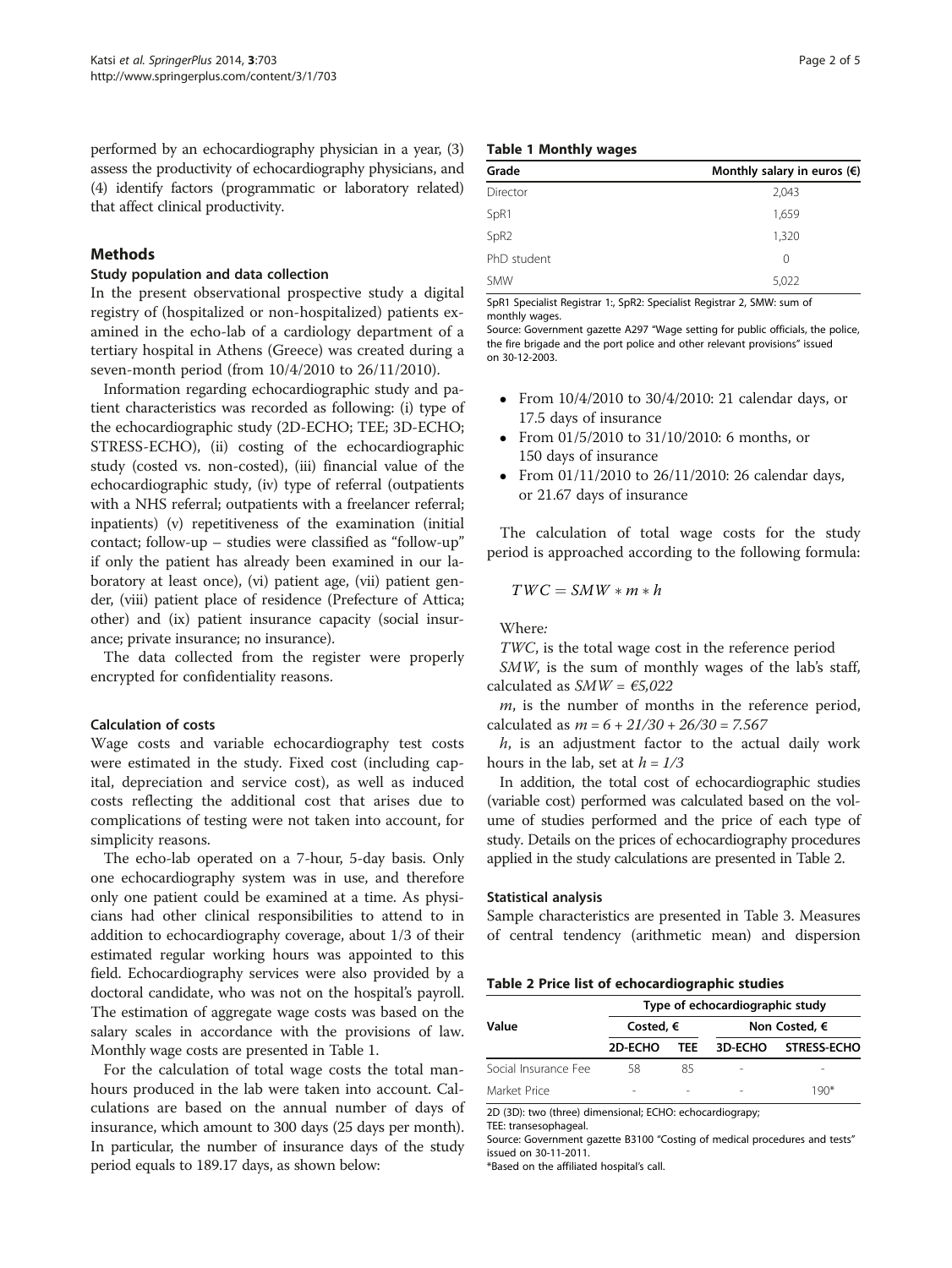<span id="page-2-0"></span>Table 3 Sample characteristics

| Population characteristic | N   | $\%$  | Age (SD)    |  |
|---------------------------|-----|-------|-------------|--|
| Gender                    |     |       |             |  |
| Males                     | 606 | 60.9  | 62.8(5.2)   |  |
| Females                   | 389 | 39.1  | 62.8(5.2)   |  |
| <b>Place of residence</b> |     |       |             |  |
| Attica                    | 708 | 71.2  | 62.9 (16.2) |  |
| Outside Attica            | 287 | 28.8  | 63.8 (16.0) |  |
| Insurance coverage        |     |       |             |  |
| Social security           | 973 | 97.8  | 63.2 (16.1) |  |
| Private insurance         | 1   | 0.1   | 52.0        |  |
| Uninsured                 | 21  | 2.1   | 58.7 (16.1) |  |
| Referral type             |     |       |             |  |
| Outpatients               | 635 | 63.8  | 60.6 (16.6) |  |
| NHS referral              | 563 | 56.6  | 60.4 (16.5) |  |
| Freelancer referral       | 72  | 7.2   | 62.2(17.2)  |  |
| Inpatients                | 360 | 36.2  | 67.6 (14.3) |  |
| Costing type              |     |       |             |  |
| Costed                    | 796 | 80.0  | 62.6 (12.9) |  |
| 2D-ECHO                   | 753 | 75.7  | 62.9(16.7)  |  |
| TEE                       | 43  | 4.3   | 56.8 (16.9) |  |
| Non-costed                | 199 | 20.0  | 63.2 (16.9) |  |
| 3D-ECHO                   | 77  | 7.8   | 60.7 (18.0) |  |
| STRESS-ECHO               | 122 | 12.2  | 63.3 (9.6)  |  |
| Repetitiveness            |     |       |             |  |
| Follow-up                 | 259 | 26.0  | 64.0 (13.9) |  |
| Non-follow up             | 736 | 74.0  | 62.7 (16.9) |  |
| Total                     | 995 | 100.0 | 63.1(16.1)  |  |

SD: Standard Deviation.

(standard deviation) are used in order to measure quantitative variables. Age, gender and place of residence are examined as possible risk factors of demand intensity and cost. Interactions between risk factors are investigated with factorial designs. The interdependence between quantitative variables is investigated with the Pearson's coefficient of correlation (r). Odds ratios are also used to measure risk factor effects. The level of statistical significance is set at the 1% level.

With regards to the estimation of productivity parameters, these were assessed according to the following indices: (a) number of studies per physician (NSP), defined as the total number of studies in the surveyed period divided by the total number of physicians (excluding the doctoral candidate), (b) number of studies per physician per day (NSPD), defined as the NSP divided by the number of insurance days.

#### Ethics, financial issues and patient consent

Patients were not exposed at any additional risks associated with their participation in the study. No extra costs,

except from those related with the routine echo-lab operation were induced by the conduct of the study. Echocardiographic studies utilized for patient evaluation were selected upon consensus of the referring physicians and the cardiologists in charge of the echo-lab according to respective medical indications. The study conforms to the principles outlined in the Declaration of Helsinki (World Medical Association Declaration of Helsinki [2013](#page-4-0)). The institutional review board (Hippokration Hospital, Athens, Greece) approved study protocol. All patients provided informed consent authorizing researchers for the collection, analysis and release of their medical information.

#### Results

#### Utilization and cost of services

The echocardiographic studies performed in the echo-lab cost €73,271. Total wage costs (TWC) equaled €12,667 increasing the total cost of the provided health services to €85,938, which annualized is equal to €136,287 (=85,938∗300/189.17).

Table [4](#page-3-0) cross classifies total costs according to the referral type of patients and the costing type of studies. The health services provided toward outpatients cost approximately €61,593 (=€51,459 + 0.8\*12,667), namely 71% of the echo-lab's total operating cost.

The vast majority (98%) of the patients had insurance coverage. The remaining 2% (21 patients) were provided with cardiac echocardiographic studies that cost  $E1,261$ .

Age or residence of the patients did not interact with the costing type of studies (p-values 0.31 and 0.94 respectively) and were further evaluated as not significant risk factors of the echo-lab's operating cost (p-values 0.553 and 0.07, respectively). On the contrary, the gender of patients had a significant effect on the cost distribution, yet only within the outpatient population (p-value 0.007), where as seen, male outpatients produced higher mean costs ( $\epsilon$ 85.4 (SD  $\epsilon$ 57.7)) than female ones ( $\epsilon$ 73.8 (SD  $\in$ 48.5)). Repetitiveness of studies did not interact with age (p-value 0.313), gender (p-value 0.045) or place of residence of the patients (p-value 0.629).

As Table [4](#page-3-0) shows, the general mean cost was estimated at  $\epsilon$ 73.6 (SD  $\epsilon$ 48.7). The mean cost differed noticeably between the two levels of the costing factor, being estimated at  $\epsilon$ 58.8 (SD  $\epsilon$ 4.6) in the group of costed studies and at  $E132.9$  (SD  $E86.0$ ) in the group of noncosted studies. Indeed, the differential effects of the costing type on the cost of echocardiographic studies were found significant (p-value < 0.001). It was further observed that higher rates of the STRESS-ECHO category in particular, generated higher costs. This was the case of outpatient males, outpatients with freelancer referrals and patients who reside in Attica.

The referral type interacted significantly with the costing type (p-value < 0.001). Outpatients performed more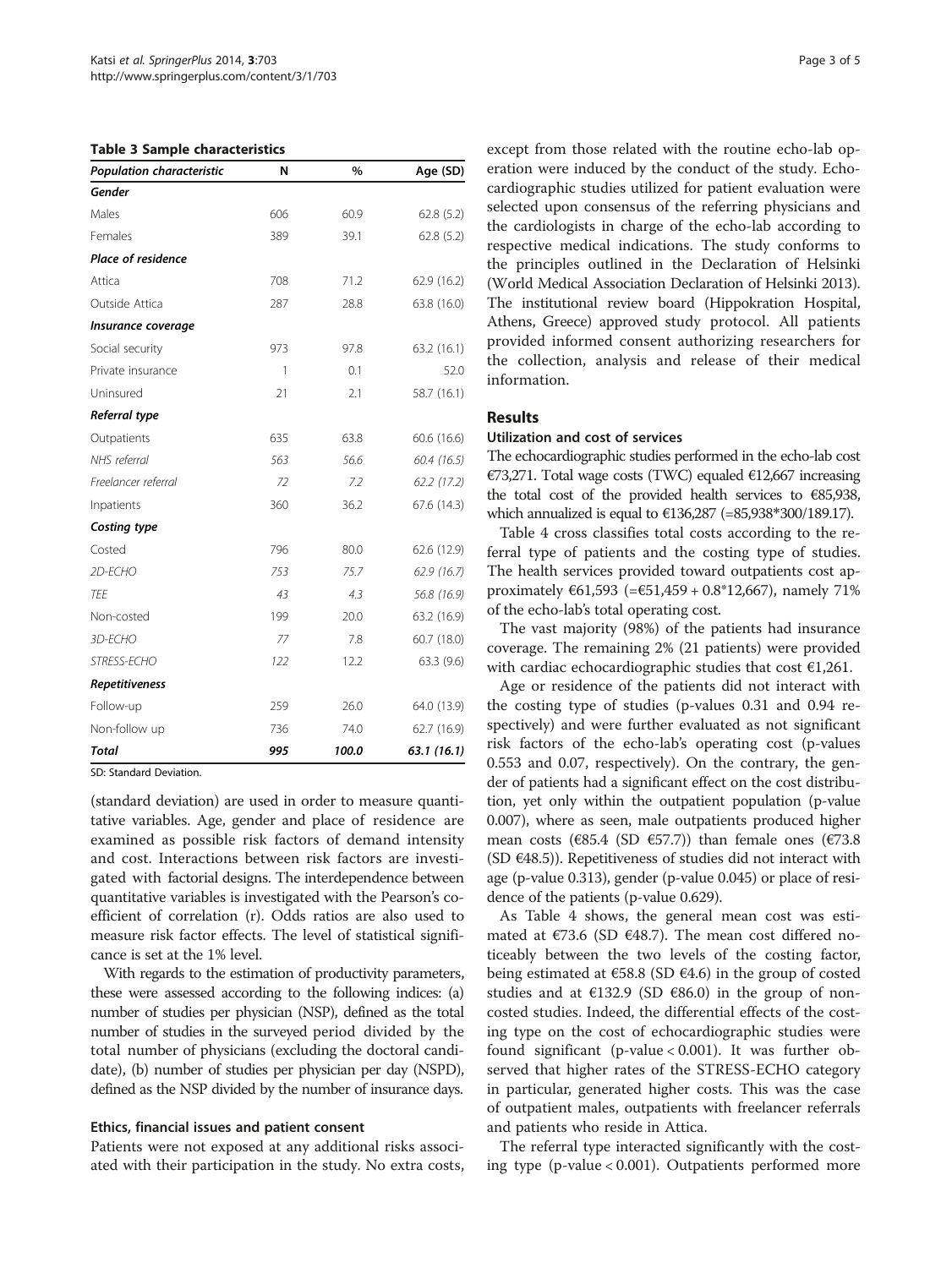| Page 4 of ! |  |  |
|-------------|--|--|
|             |  |  |

|                             |                |      |                 |                           |        |      | Costing type of echocardiographic studies |      |        |       |                 |          |
|-----------------------------|----------------|------|-----------------|---------------------------|--------|------|-------------------------------------------|------|--------|-------|-----------------|----------|
| <b>Hospitalization type</b> | Costed studies |      |                 | <b>Non-costed studies</b> |        |      | Total                                     |      |        |       |                 |          |
|                             | Sum €          | $\%$ | Mean $\epsilon$ | SD $\epsilon$             | Sum €  | $\%$ | Mean $\epsilon$                           | SD € | Sum €  | %     | Mean $\epsilon$ | $SD \in$ |
| <b>Outpatients</b>          | 28,044         | 54.5 | 58.8            | 4.6                       | 23,415 | 45.5 | 159.9                                     | 54.7 | 51,459 | 100.0 | 81.0            | 54.6     |
| NHS referral                | 25.148         | 56.7 | 58.8            | 4.5                       | 19.235 | 43.3 | 142.5                                     | 80.6 | 44.383 | 100.0 | 78.8            | 53.3     |
| Freelancer referral         | 2.896          | 40.9 | 59.1            | 5.4                       | 4.180  | 59.  | 181.7                                     | 39.6 | 7.076  | 100.0 | 98.3            | 61.8     |
| <b>Inpatients</b>           | 18,772         | 86.1 | 58.9            | 4.7                       | 3.040  | 13.9 | 74.2                                      | 93.8 | 21,812 | 100.0 | 60.6            | 32.0     |
| Total                       | 46,816         | 63.9 | 58.8            | 4.6                       | 26,455 | 36.1 | 132.9                                     | 86.0 | 73,271 | 100.0 | 73.6            | 48.7     |

<span id="page-3-0"></span>Table 4 Descriptive measures of the cost of cardiac echocardiographic studies by costing type of echocardiography and type of hospitalization

SD: Standard Deviation.

non-costed studies than inpatients (OR 2.58, CI: (1.58, 4.20)) and eventually had significantly higher mean costs (p-value < 0.001). Follow-ups and follow-ups of noncosted studies were also more frequent in the outpatient group compared to the inpatient one. The OR of followups between outpatients and inpatients was 2.87 (CI: (1.84, 4.46)) whereas the OR of followups of non-costed studies between outpatients and inpatients was 1.59 (CI:  $(1.02, 2.46)$ .

On a study type level, outpatients with freelancer referrals performed STRESS-ECHO studies at a higher rate compared to outpatients with NHS referrals and inpatients (43.1% vs. 24.3% vs. 6.1%). Outpatients with freelancer referrals represented the group with the higher mean costs ( $\epsilon$ 98.3, SD  $\epsilon$ 61.8). The mean cost for the three categories was  $\epsilon$ 98.3 (SD  $\epsilon$ 61.8),  $\epsilon$ 78.8 (SD  $\epsilon$ 53.3) and  $€60.6$  (SD  $€32.0$ ), respectively (Table 4). The proportion of STRESS-ECHO studies was higher in the group of patients residing in Attica compared to patients living outside Attica (20.7% vs. 15.3%). The mean cost of the two groups were estimated at  $\epsilon$ 75.4 (SD  $\epsilon$ 49.6) and  $\epsilon$ 69.2 (SD  $\epsilon$ 46.0), respectively. Finally, male outpatients carried STRESS-ECHO studies at the rate of 31.2% and at mean cost  $\epsilon$ 85.4, while the corresponding estimates for female outpatients were 18.7% and €73.8 respectively.

With regards to the productivity indices, the NSP index for the reference period was estimated at (NSP = 995/3) 332 studies/physician, while the NSPD was equal to (NSPD = 995/189.17) 5.26 studies/physician/day. In annual terms, the number of studies and the NSP index were (annual number of echocardiographic studies = 5.26\*300) estimated at 1578 and (annual NSP =  $1578/3$ ) 526 respectively.

#### **Discussion**

Advances in cardiac technology and expansion of its clinical application, combined with the rise in the prevalence of cardiovascular disease have increased the utilization of cardiac technologies and the associated healthcare costs, having a significant contribution to total healthcare expenditure growth (Alter et al. [2006;](#page-4-0) Levin et al. [2004](#page-4-0)). In the US, between 1993 and 2001, there was an almost 3-fold increase in the use of imaging stress tests (Levin et al. [2004](#page-4-0)), while between 1999 and 2004 echocardiography services grew by c. 8% per year (Pearlman et al. [2007\)](#page-4-0). In Canada, the annual expenditure associated with the use of cardiac technology incurred a 2-fold increase between 1992 and 2002, with echocardiography test costs exceeding CAN\$498 million over the 10-year period (Alter et al. [2006\)](#page-4-0).

In the era of cost-containment and limited healthcare budgets, the need to enhance healthcare delivery efficiency, optimize costs and improve hospital performance is becoming a priority for healthcare systems, especially in countries like Greece, in which the NHS has been long characterized by inefficiencies, poor management and low productivity (Economou [2010](#page-4-0)). Yet, cost assessment and productivity evaluation of healthcare units in the Greek NHS is still a goal to be set. In fact, a few years ago the cost of the services provided by NHS to social security funds (on behalf of the patients) was estimated as a product of hospitalization days per se. Recent NHS reform has implemented obligatory pricing of the hospital healthcare services through a coding system for diagnosis-related groups. Subsequently, cost analysis in terms of a procedure coding system is now feasible but is only being conducted unofficially in very few centers due to individual initiative. Therefore, to the best of our knowledge there are no available data of physician productivity, especially in the field of cardiac echocardiography laboratories.

In this dynamic field, the present study, attempting to gain a better perspective on the volume, cost, and productivity triptych of the operation of a public hospital's cardiac echocardiographic laboratory was conducted on a triple level applying a novel primary data register. Firstly it provided with a combination of descriptive measures of the quantity of medical services provided in the lab, across different target patient populations. Secondly it estimated the total cost of the provided echocardiographic studies confirming that the mean costs of provisions do change among the distinct populations of users. Thirdly, it explicitly proposed ways of measuring the echo-lab's productivity of